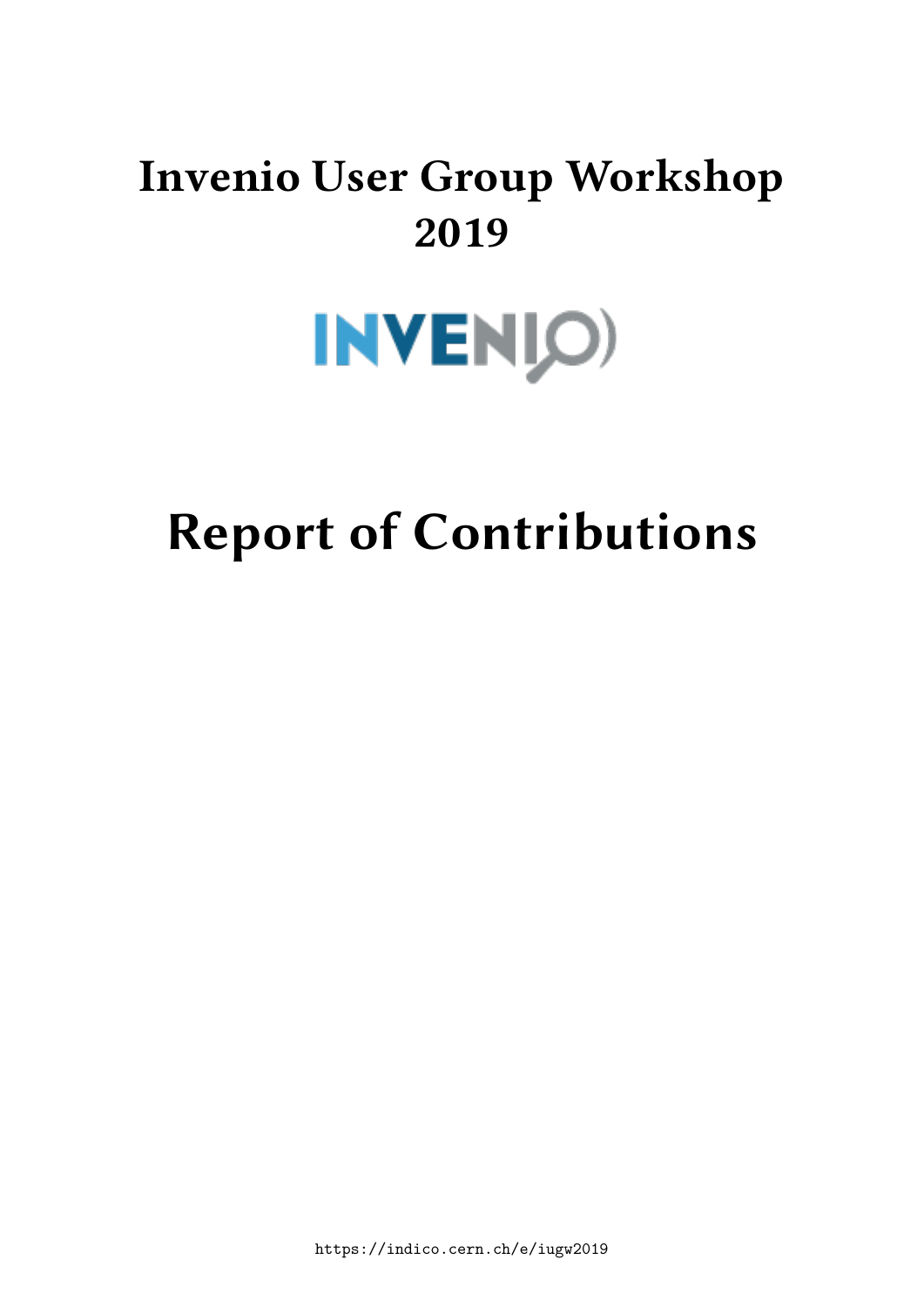Contribution ID: 5 Type: **not specified** 

#### **2 repositories in the NTK, Prague**

*Monday, June 10, 2019 9:30 AM (15 minutes)*

The National Library of Technology (NTK) runs two invenio repositories - National Repository of Grey Literature (NUSL; v1.1.2) and instituional repository of NTK (IDR; v1.0.0). The repositories have partly same typology and data models. We have just started on works on upgrade and creating new data model. For now we are discovering which parts are missing and we still need to keep them as e.g. collections and we try to figure out the best and the easiest solution for our repositories what includes revision of whole concept and their funcionalities.

**Primary author:** ČERNOHLÁVKOVÁ, Petra (National Library of Technology, Prague) **Presenter:** ČERNOHLÁVKOVÁ, Petra (National Library of Technology, Prague) **Session Classification:** Invenio User Group Workshop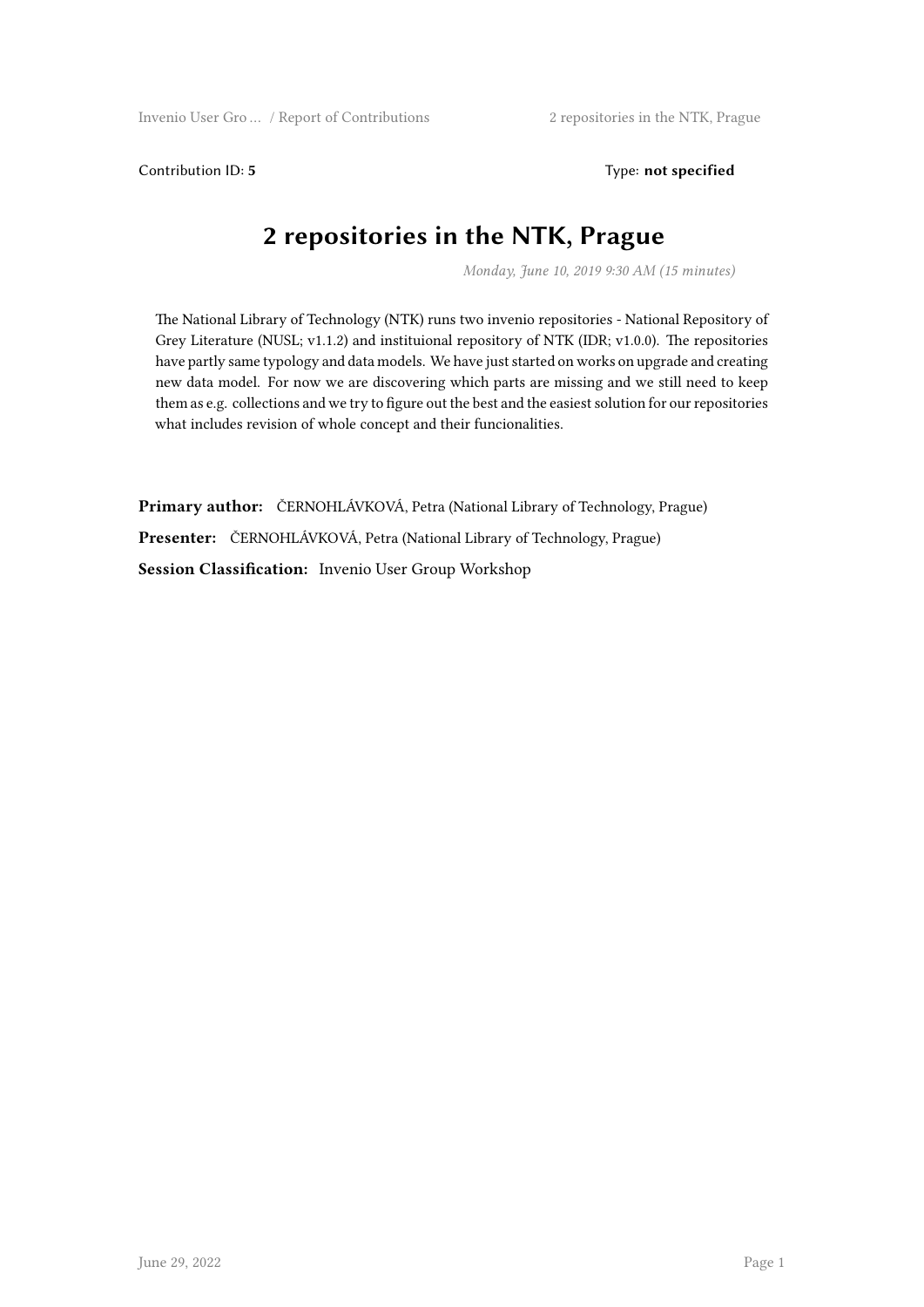Contribution ID: **6** Type: **not specified**

#### **WEKO3: an Invenio 3 based Institutional Repository Software - current development status and future plan**

*Monday, June 10, 2019 9:15 AM (15 minutes)*

"JAIRO Cloud" has been provided as the shared repository service in Japan since 2012 by National Institute of Informatics. In April 2019, the number of institutional repositories in Japanese universities based on JAIRO Cloud is exceeded 558, which covers 70% of the number of institutional repositories in Japan. Nowadays, it has become to be widely recognized as the institutional repository infrastructure in Japan.

JAIRO Cloud is built using a repository software "WEKO" developed from scratch by National Institute of Informatics. First version of WEKO is released in 2008. WEKO has been developed as a content management module and is characterized by its ease of use and ease of customization. It has been being developed while reflecting actual user voices of JAIRO Cloud.

On other hand,With the rise of the open science movement in recent years, the content handled by repository software is becoming more diverse and bigger than before. As a result, WEKO has been required scalability and extensibility for supporting diversity of research data. However, WEKO built on traditional WEB architectures, had difficulty supporting the requirement. We needed to develop a new generation of WEKO. Therefore, we compared major open source repository software such as DSpace, EPrints and Fedora and chose Invenio version 3 for our purpose and started development of new version of WEKO(hereinafter called WEKO3).

In this presentation, we will briefly introduce our background, and introduce the functions, features, problems, and future plans of WEKO3 under development.

**Primary author:** HAYASHI, Masaharu (National Institute of Informatics, Japan) **Co-author:** Dr KAZUTSUNA, Yamaji (National Institute of Informatics, Japan) **Presenter:** HAYASHI, Masaharu (National Institute of Informatics, Japan) **Session Classification:** Invenio User Group Workshop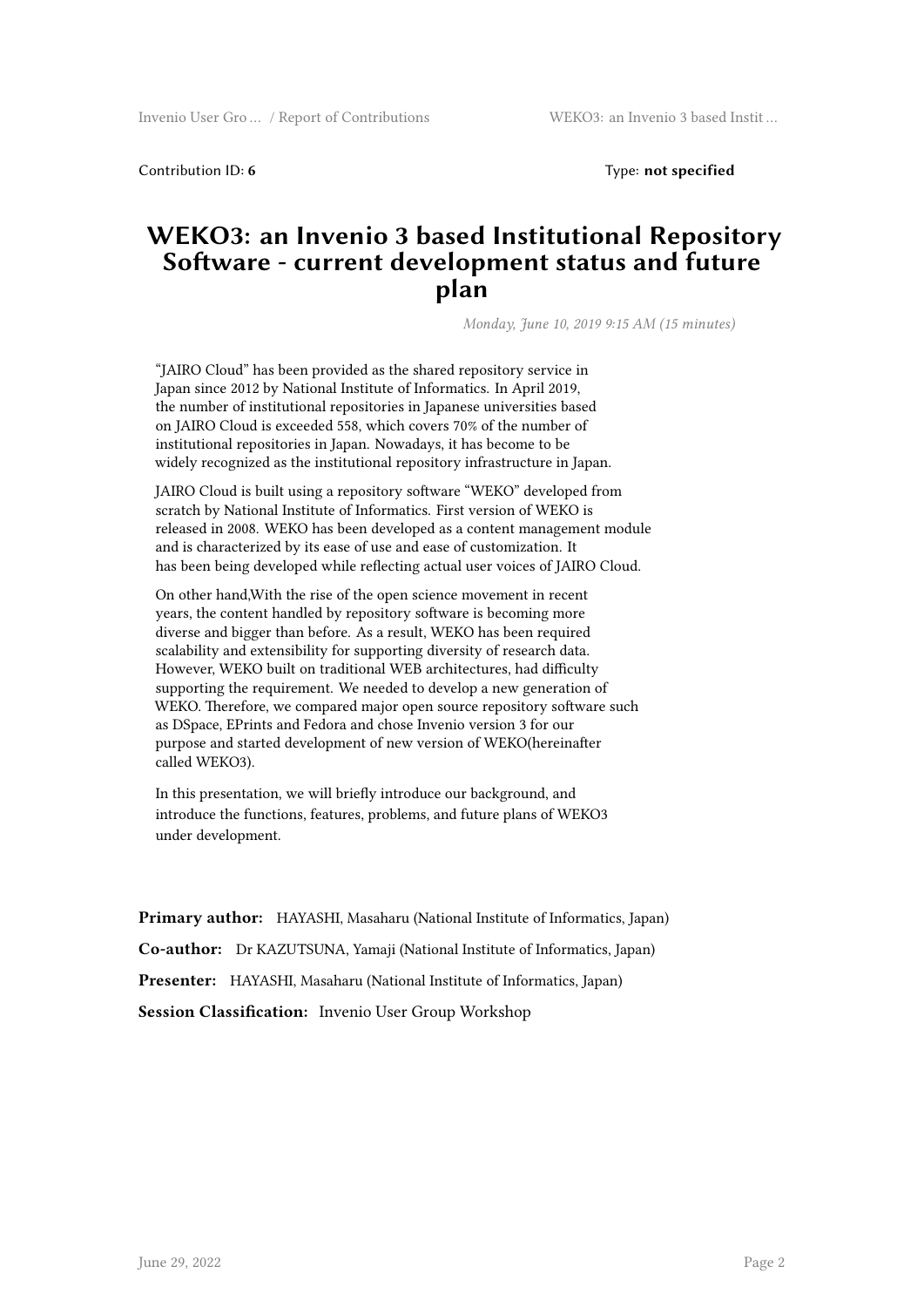Contribution ID: **7** Type: **not specified**

#### **Invenio at TIND**

TIND was started in 2013 as an official CERN spin-off providing Invenio as a service, now serving customers such as UC Berkeley, Caltech, Columbia and the United Nations. Over the past years, TIND has heavily developed on the Invenio framework, including the implementation of many new technologies and standards (e.g. Elasticsearch, IIIF) as well as developing small and large modules completely from scratch. Based on these developments, the Invenio framework has been packaged into four different 'products' or 'applications' offered by TIND. These packages offer streamlined functionalities presented in a nice user interface on top of the flexible Invenio digital library framework:

**TIND Institutional Repository**: using many of the basic Invenio modules, enhanced with many improvements to the WebSubmit module (approval workflow, authority lookup).

**TIND Integrated Library System**: based on the BibCirculation module, enhanced with several new modules such as modules for Acquisitions, Serials Management, Loan Rules.

**TIND Digital Archive**: heavily based around IIIF and image streaming in combination with traditional Invenio curation modules.

**TIND Research Data Management**: based on the Invenio 3 framework, enhanced with a selfdeveloped submission workflow, file management and DOI minting.

This presentation will explain how TIND has worked with and developed on the Invenio framework. We will highlight and demonstrate some of the technologies and modules that TIND has developed over the past years, as well as demonstrate selected customer implementations. Furthermore, we will also give insights into building an infrastructure for deploying and maintaining Invenio as a service for +30 customers (using tools and services such as AWS, docker, Sentry, Grafana).

**Primary author:** BJØRKØY, Audun (TIND)

**Presenter:** BJØRKØY, Audun (TIND)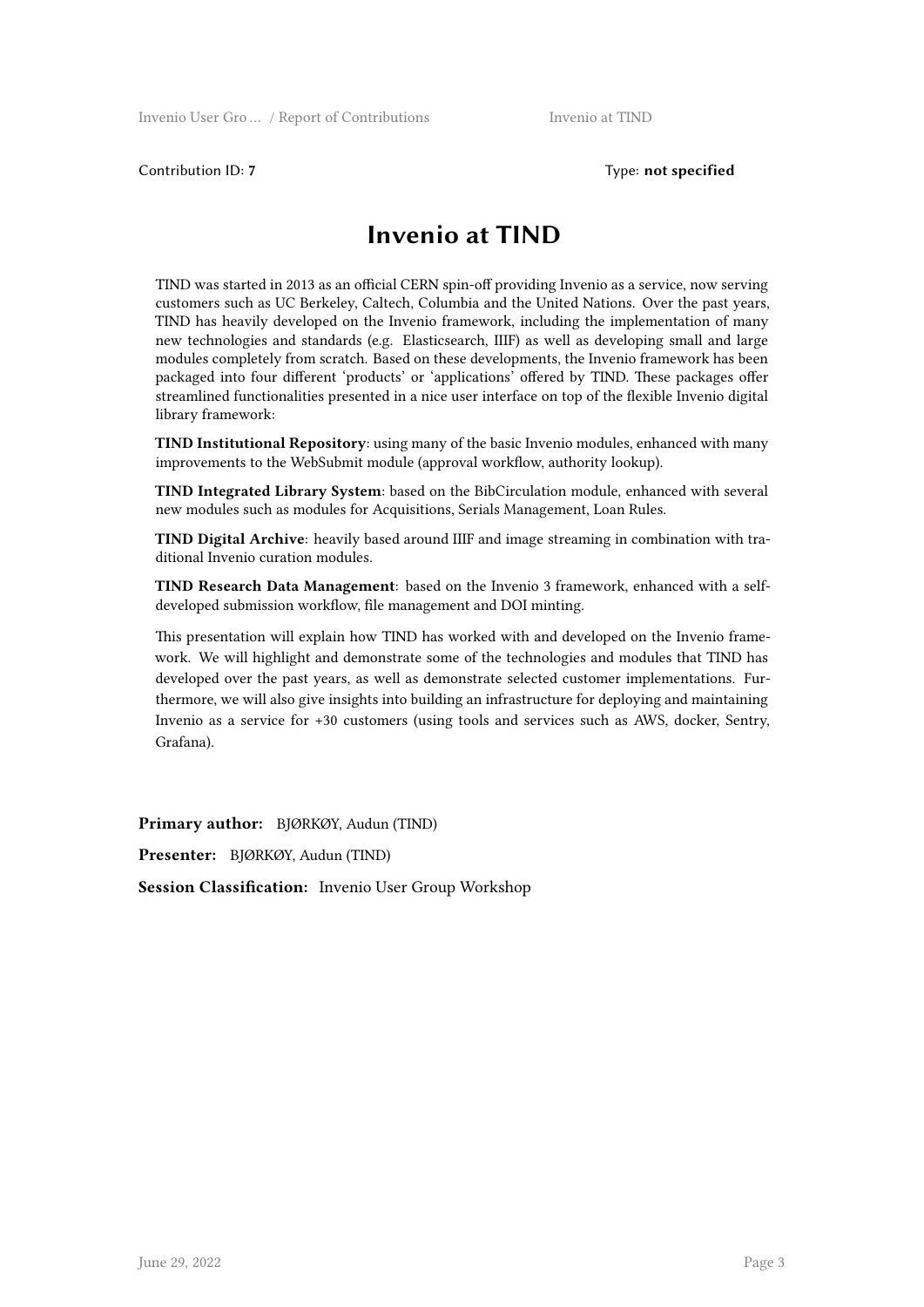Contribution ID: **8** Type: **not specified**

#### **Call for participation to implement a MARC flavor model into INVENIO 3**

*Monday, June 10, 2019 10:15 AM (15 minutes)*

Currently, JOIN2 uses INVENIO 1.1.7 as base software. JOIN2 is implemented at eight instances and is in use

- as a repository
- as an integrated library system (ILS)
- as a current research information system (CRIS)
- as Article Processing Charges (APC) handling system
- and for Campus literature management (private collection)

INVENIO 1.x was preferred over the other systems on the market thanks to its flexibility and general (internal) standardized data model which enables JOIN2 to tackle its broad scope of needs and allows the required easy extensibility. In particular, the huge potential of the implementation of Authority control unearthed entirely new use cases without any major rewrite.

Among the principal characteristics that led to the selection INVENIO 1.x over its competitors: A library system does not allow users to store their private data. CRIS systems are usually not usable as a repository. APC management is not really implemented in either of these.

Given the library background of the JOIN2 members, the MARC-21 data model of INVENIO 1, even with its imperfections, marked a key point in the system selection.

Using the MARC-21 standard as internal format is in our opinion a good basis for our transition to INVENIO 3 and provides a good link between the different functionalities and use cases:

Using MARC-21-Authority based records allows JOIN2 to identify people, grants, experiments, facilities, affiliations and funding information using interchangeable, shared records. Additionally, a shared set of journal records was derived and is maintained. This set profits from the MARC-21 format, which allows reuse and enrichment of data obtained from other library systems using common MARC-21 and RDA concepts. The resulting data can be reused even outside of JOIN2. Adding MARC-21 Holdings enabled JOIN2 to almost seamlessly integrate the library catalogues at DESY and GSI and all functionalities required to handle Article Processing Charges (APCs), a rapidly growing part of our services.

Given the broad scope of research in the JOIN2 instances, JOIN2 profits a lot from bibliographic expertise at the libraries. The knowledge how to model things appropriately can almost immediately be transferred from the librarian to our internal structure using the same language on both ends: MARC-21 and RDA.

To this end **JOIN2 proposes the implementation of an INVENIO flavor with a MARC-21 data model as "first class citizen".** This would form the base for the new JOIN2 flavor of INVE-NIO 3.

As formal procedure we suggest to set up an agreement with all interested parties and CERN, from which stems the INVENIO 3 technology.

Besides the obvious content such as title and description of the project, such an agreement needs to specify the deliverables, work packages and milestones with a schedule, together with a description of the organization including roles and responsibilities of all parties involved.

We believe that the unique combination of repository, ILS, CRIS, APC handling and campus literature management targets academic/research institutions and thus has a large market potential. It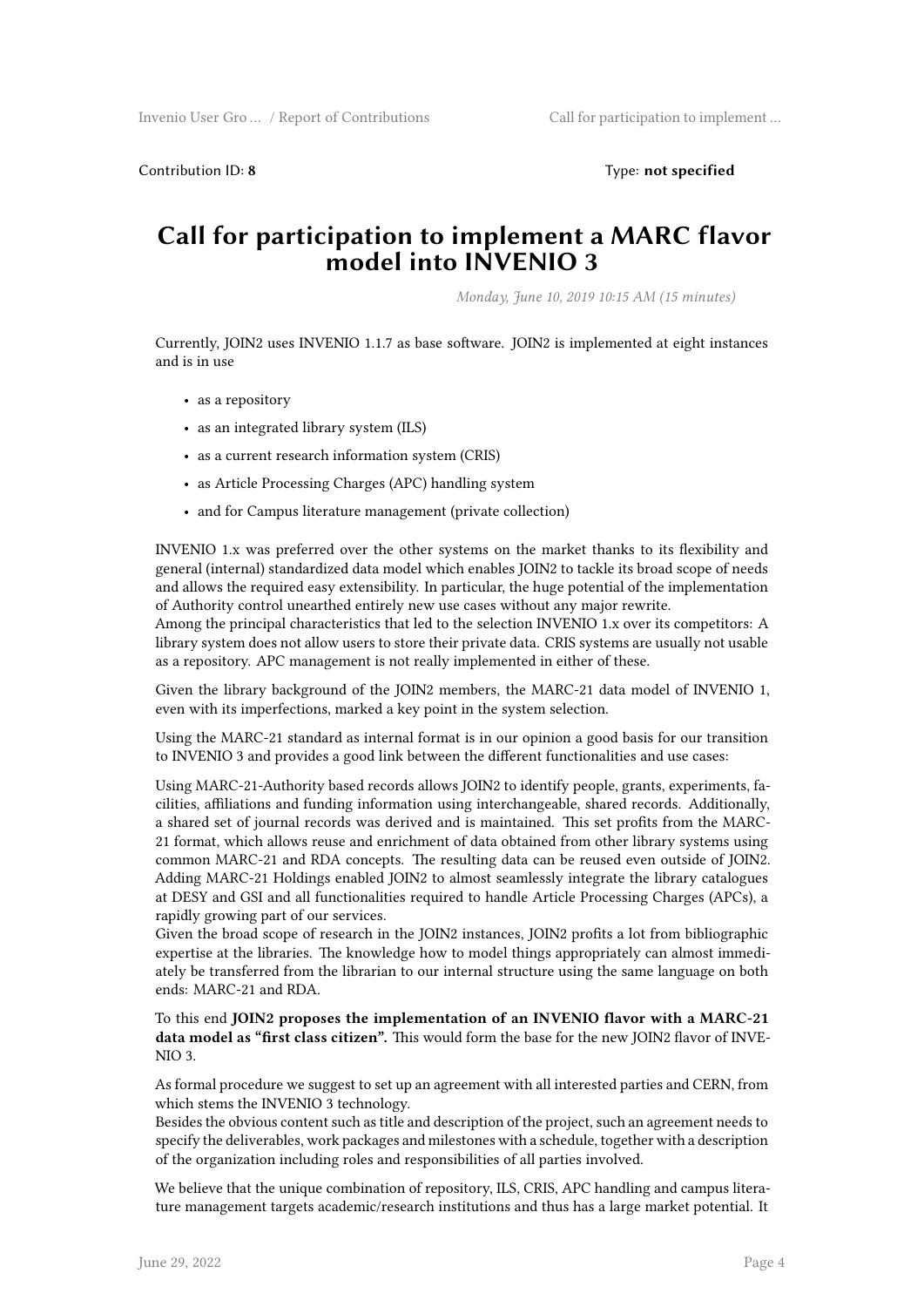enables their libraries to run and maintain this crucial infrastructure, hugely benefiting from the synergies we already rely on at JOIN2 today. The field of application is not restricted to research institutes and libraries: the INVENIO MARC-21 flavor and later the JOIN2 flavor of INVENIO 3 will be useful for governmental organizations and companies, too.

We want to contribute to the to-be-defined work packages of this MARC 21 INVENIO 3 flavor.

**Please contact us at library@desy.de, if you are interested in joining our efforts to establish first an INVENIO 3 MARC 21 flavor and later a full INVENIO 3 JOIN2 flavor.**

**Primary author:** Mr KOEHLER, Martin (DESY)

**Presenter:** Mr KOEHLER, Martin (DESY)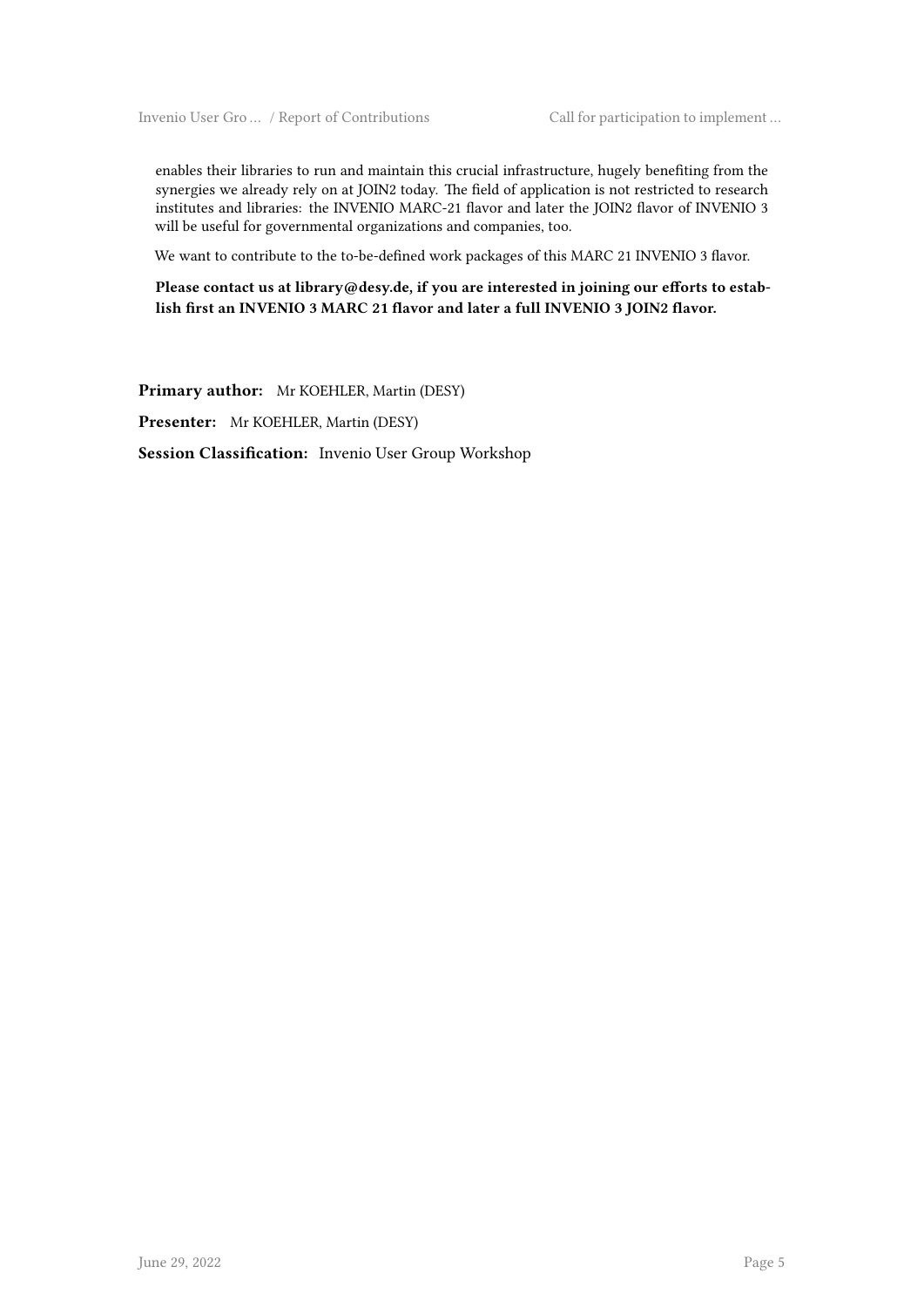Invenio User Gro … / Report of Contributions Invenio State of the Union

Contribution ID: 9 Type: **not specified** 

#### **Invenio State of the Union**

*Monday, June 10, 2019 9:00 AM (15 minutes)*

An overview of the current status of Invenio, the community, ongoing projects and future projects.

**Primary author:** NIELSEN, Lars Holm (CERN) **Presenter:** NIELSEN, Lars Holm (CERN) **Session Classification:** Invenio User Group Workshop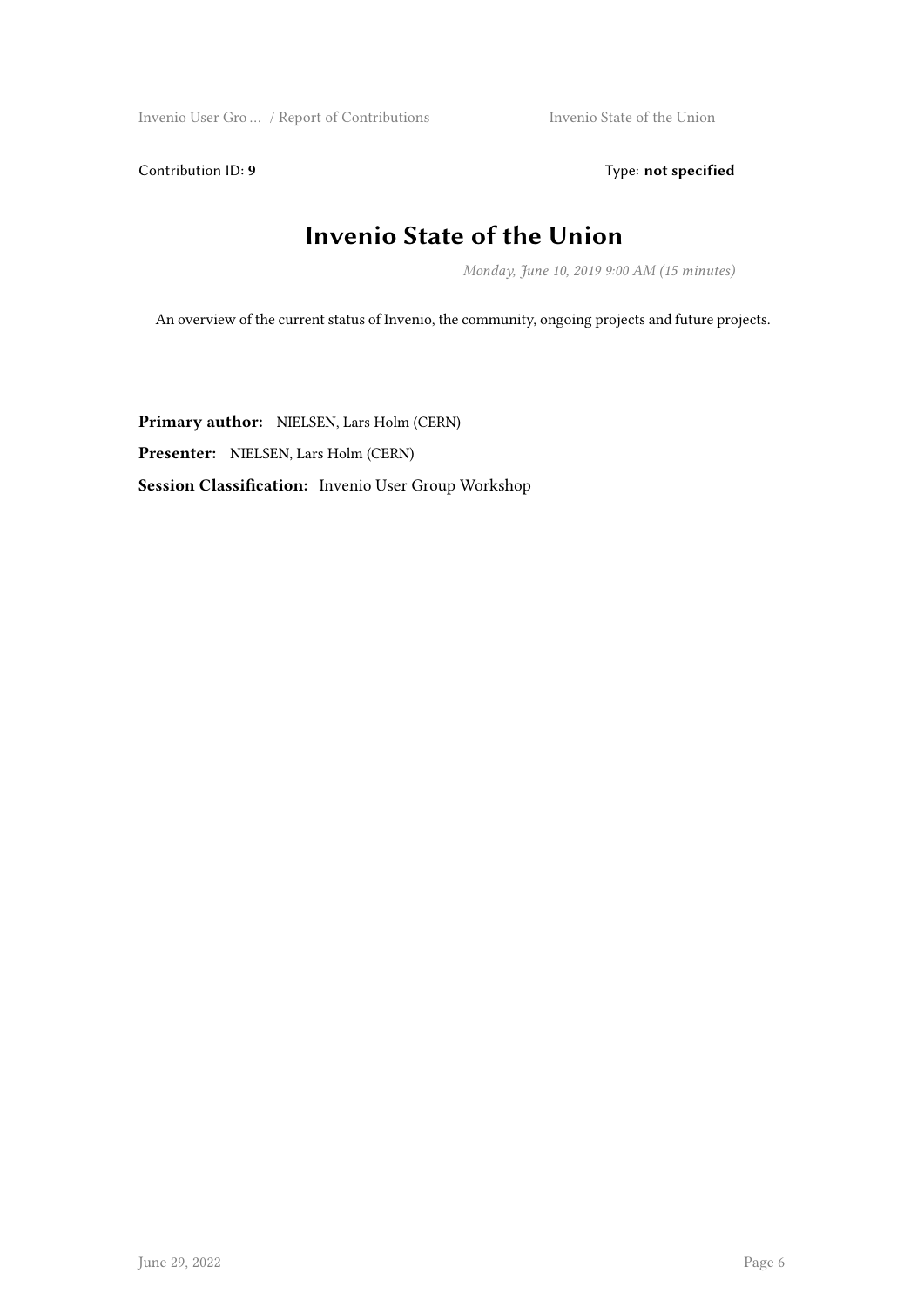Contribution ID: 10 Type: not specified

#### **Introduction to JuSER repository and APC integration**

*Monday, June 10, 2019 10:00 AM (15 minutes)*

An introduction to JuSER repository as a publication database, and open access repository including authorities for reporting. Includes an overview of APC integration in JuSER reporting.

**Primary authors:** HESTER, Zöe (FZ Jülich); FRICK, Claudia (FZ Jülich) **Presenters:** HESTER, Zöe (FZ Jülich); FRICK, Claudia (FZ Jülich) **Session Classification:** Invenio User Group Workshop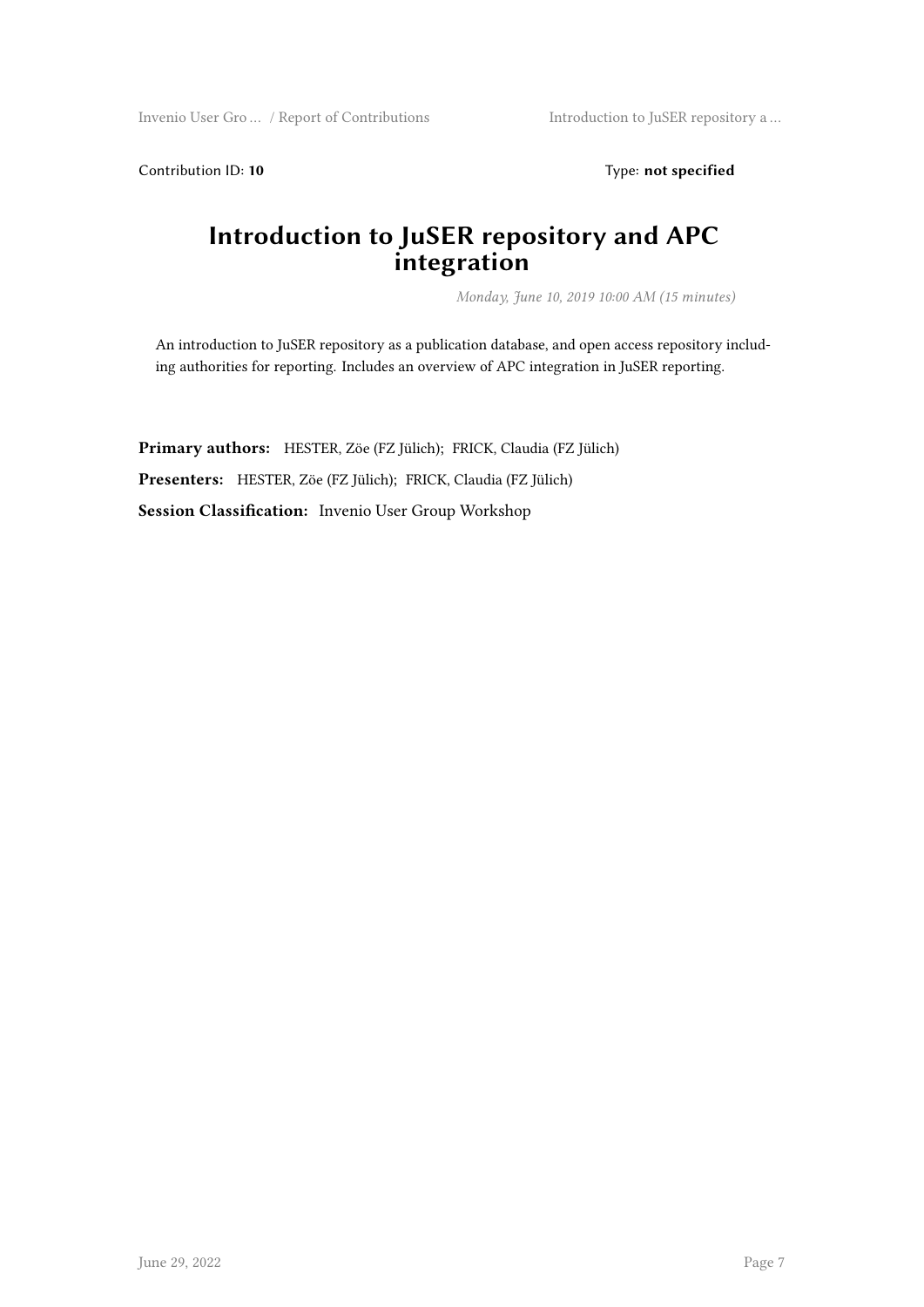Contribution ID: 11 Type: **not specified** 

#### **Research Data Repository @ Universität Hamburg**

*Monday, June 10, 2019 11:00 AM (15 minutes)*

Research Data Repository @ Universität Hamburg

**Primary author:** Dr WÖRNER, Kai (Universität Hamburg) **Presenter:** Dr WÖRNER, Kai (Universität Hamburg) **Session Classification:** Invenio User Group Workshop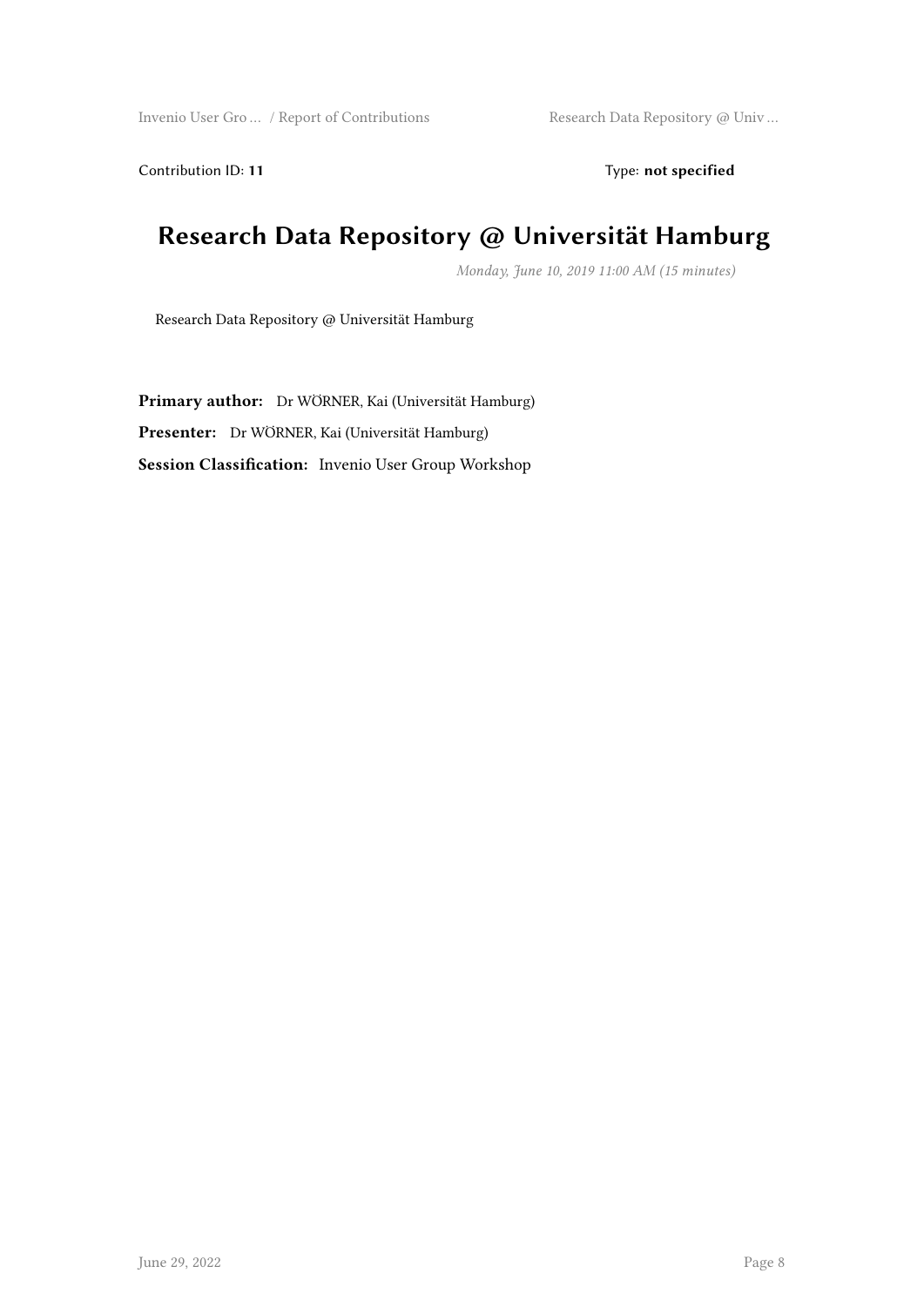Contribution ID: 12 Type: **not specified** 

#### **Using Invenio RDM to power biomedical research**

*Monday, June 10, 2019 11:15 AM (15 minutes)*

Learn how the Invenio RDM will be used to support clinical and translational research through work happening in the CTSA Program National Center for Data to Health and Northwestern University.

**Primary author:** Dr HOLMES, Kristi (Northwestern University) **Presenter:** Dr HOLMES, Kristi (Northwestern University) **Session Classification:** Invenio User Group Workshop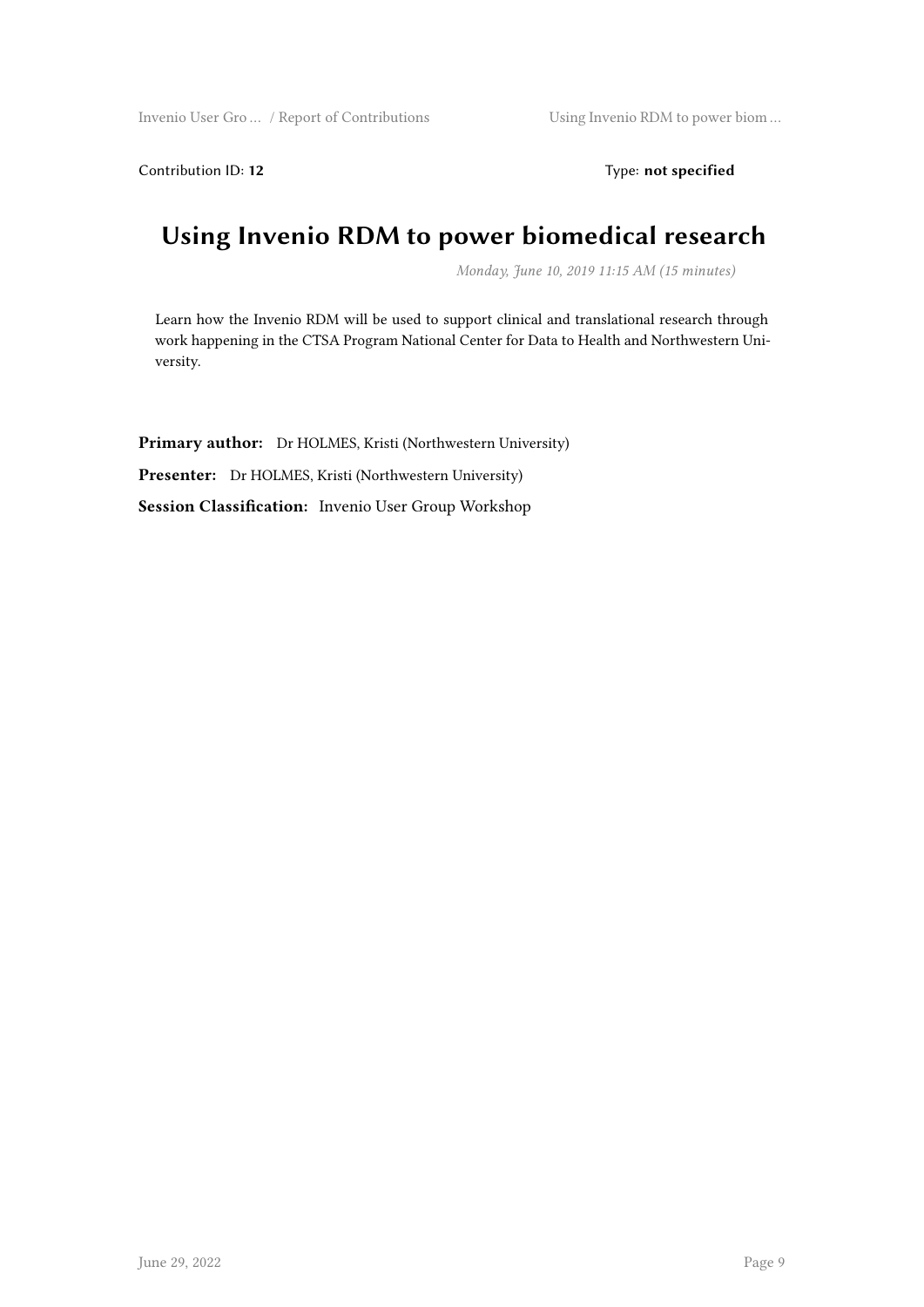Contribution ID: **13** Type: **not specified**

#### **CERN Open Data portal: Invenio meets big data**

*Monday, June 10, 2019 11:30 AM (15 minutes)*

The CERN Open Data repository platform manages and disseminates close to two petabytes of open data from particle physics. This includes collision and simulated datasets together with software code examples, associated documentation, configuration files, and virtual machines enabling to explore the released data for both educational and research purposes. In this talk, we will address how Invenio technology is used in running the service, form managing big research data sets, through keeping the system highly available during high user demand periods, up to providing customised interactive data visualisation and exploration of research data.

https://gitlab.cern.ch/invenio/template-openshift

**Primary author:** RODRIGUEZ RODRIGUEZ, Diego (CERN)

**Presenter:** RODRIGUEZ RODRIGUEZ, Diego (CERN)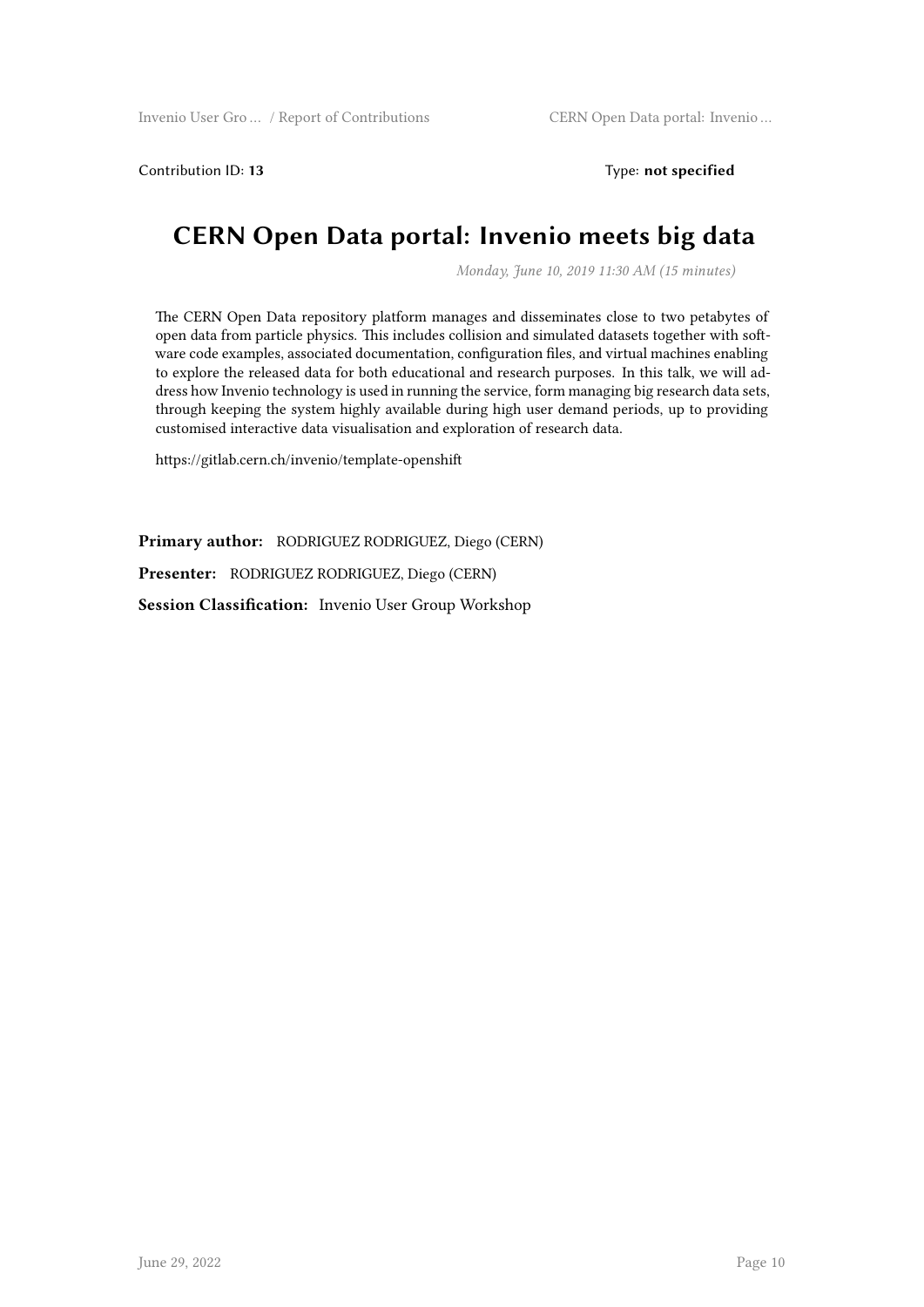Contribution ID: 14 Type: **not specified** 

#### **Experience report: Developing the Repository for the CSMS (Centre for the Study of Manuscript Culture) of the Uni Hamburg with Invenio 3**

*Monday, June 10, 2019 12:00 PM (15 minutes)*

Short presentation (from a software developer's point of view) of the process of developing the new Repository starting from zero.

**Presenter:** MOSSONI, Cristina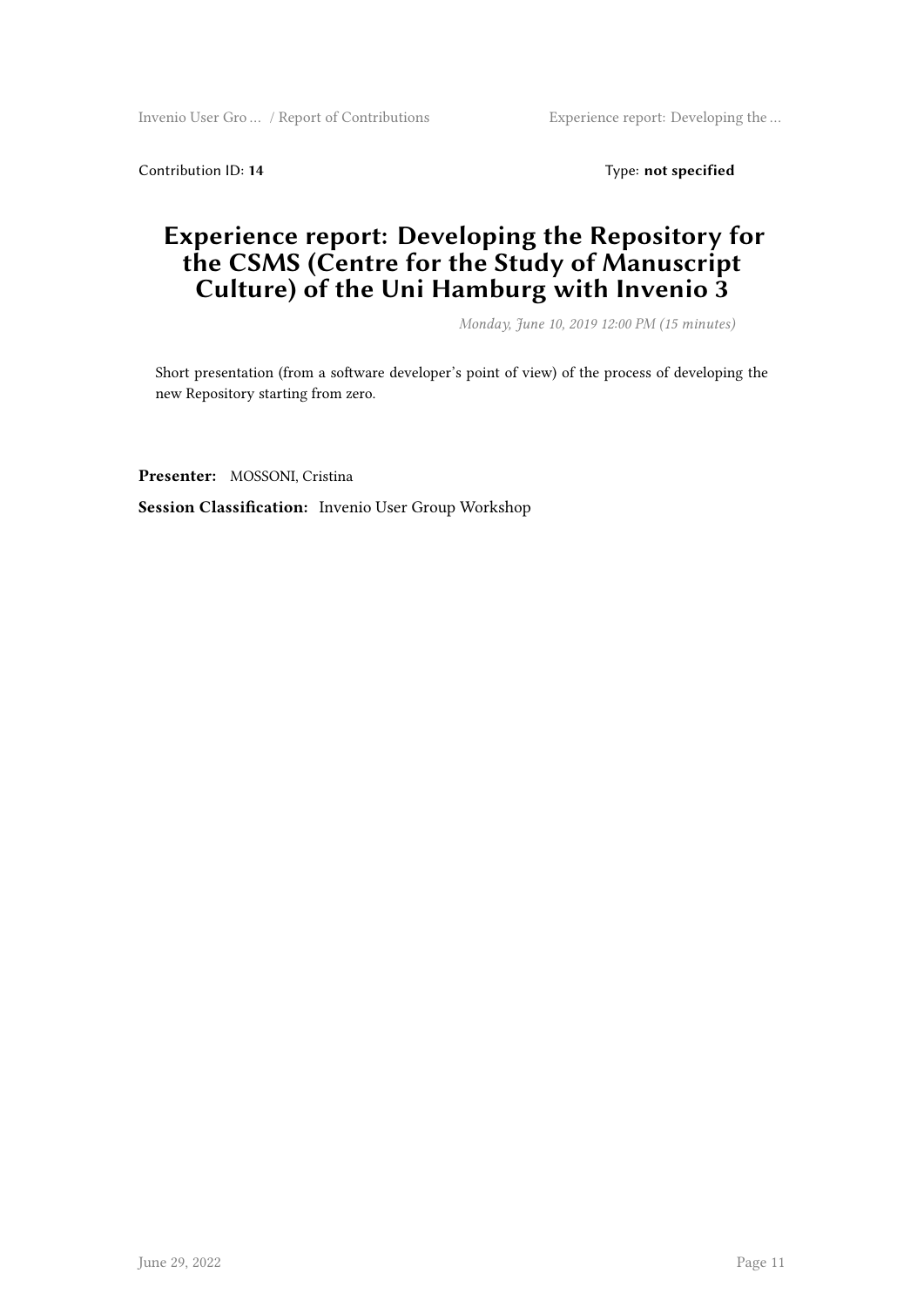Contribution ID: 16 Type: not specified

## **Bye MARC, hello JSON**

*Monday, June 10, 2019 11:45 AM (15 minutes)*

The presentation will show some insights about the migration from Invenio 1 to Invenio 3. It will include some real examples with focusing on data management and architecture challenges.

**Primary author:** PRZERWA, Karolina (CERN) **Presenter:** PRZERWA, Karolina (CERN) **Session Classification:** Invenio User Group Workshop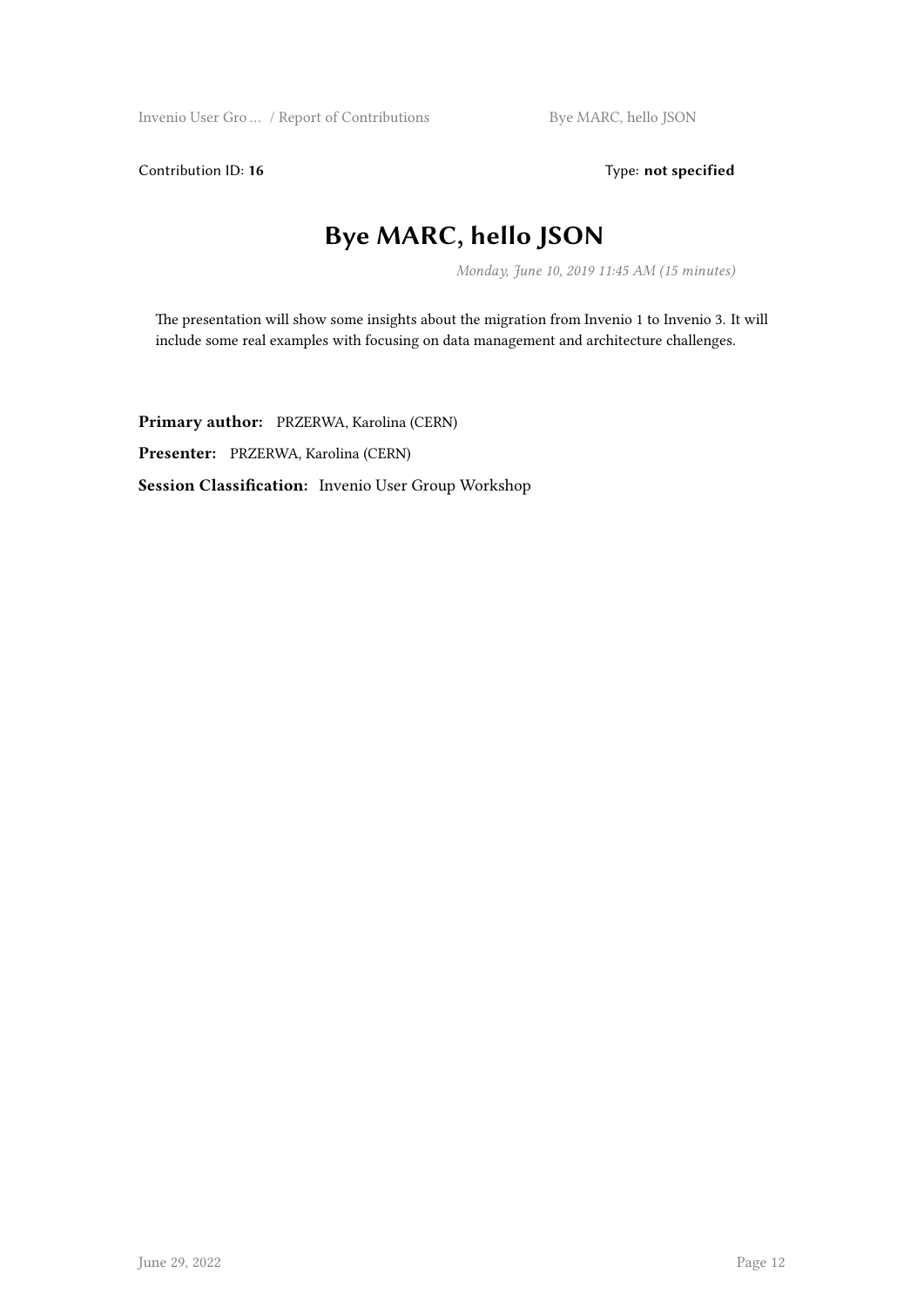Contribution ID: 17 Type: **not specified** 

#### **Invenio v3 at RERO**

*Monday, June 10, 2019 1:30 PM (15 minutes)*

There are two main projects based on Invenio v3 at RERO currently, both under active development: RERO ILS and SONAR. RERO ILS is an Integrated Library System, and it includes two sub-projects, RERO-EBOOKS and MEF (Multilingual Entity File). The second main project, SONAR, is a Swisswide institutional repository that intends to collect, promote and preserve scholarly publications of authors affiliated with Swiss public research institutions. It aggregates publications from various sources, including existing institutional and subject repositories. SONAR also provides IRaaS (Institutional Repositories as a Service).

What are the realizations and lessons learned?

**Primary author:** DÉLÈZE, Sébastien (RERO)

**Presenter:** DÉLÈZE, Sébastien (RERO)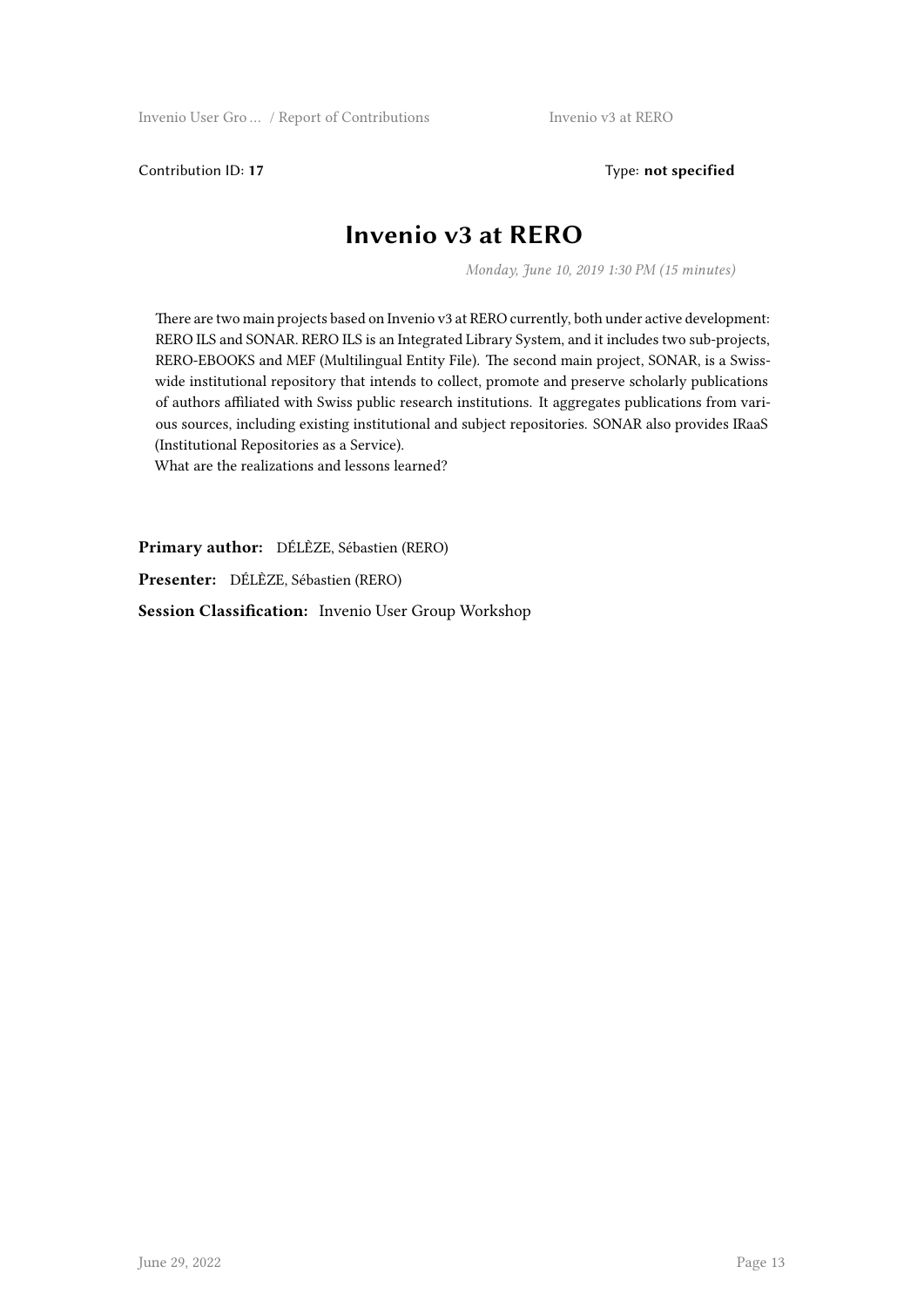Contribution ID: 18 Type: **not specified** 

## **Citations and COUNTER-compliant Usage Statistics**

*Monday, June 10, 2019 2:30 PM (15 minutes)*

Citations and COUNTER-compliant Usage Statistics

**Primary author:** BIGARELLA, Chiara (CERN) **Presenter:** BIGARELLA, Chiara (CERN) **Session Classification:** Invenio User Group Workshop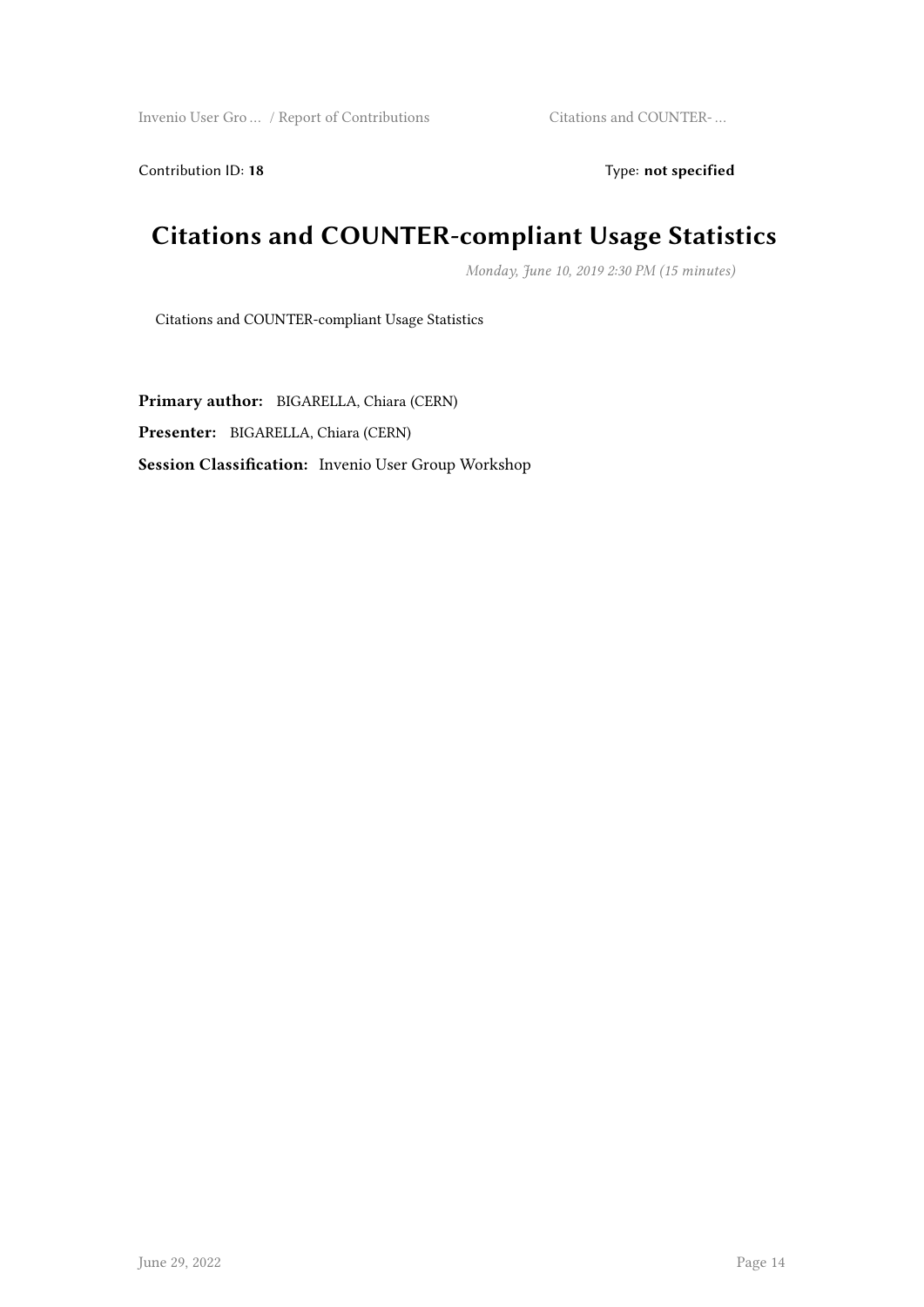Invenio User Gro ... / Report of Contributions Hasdai and Data Futures

Contribution ID: 19 Type: **not specified** 

## **Hasdai and Data Futures**

*Monday, June 10, 2019 1:45 PM (15 minutes)*

Hasdai

**Primary author:** JEFFERIES, Neil (Data Futures) **Presenter:** JEFFERIES, Neil (Data Futures) **Session Classification:** Invenio User Group Workshop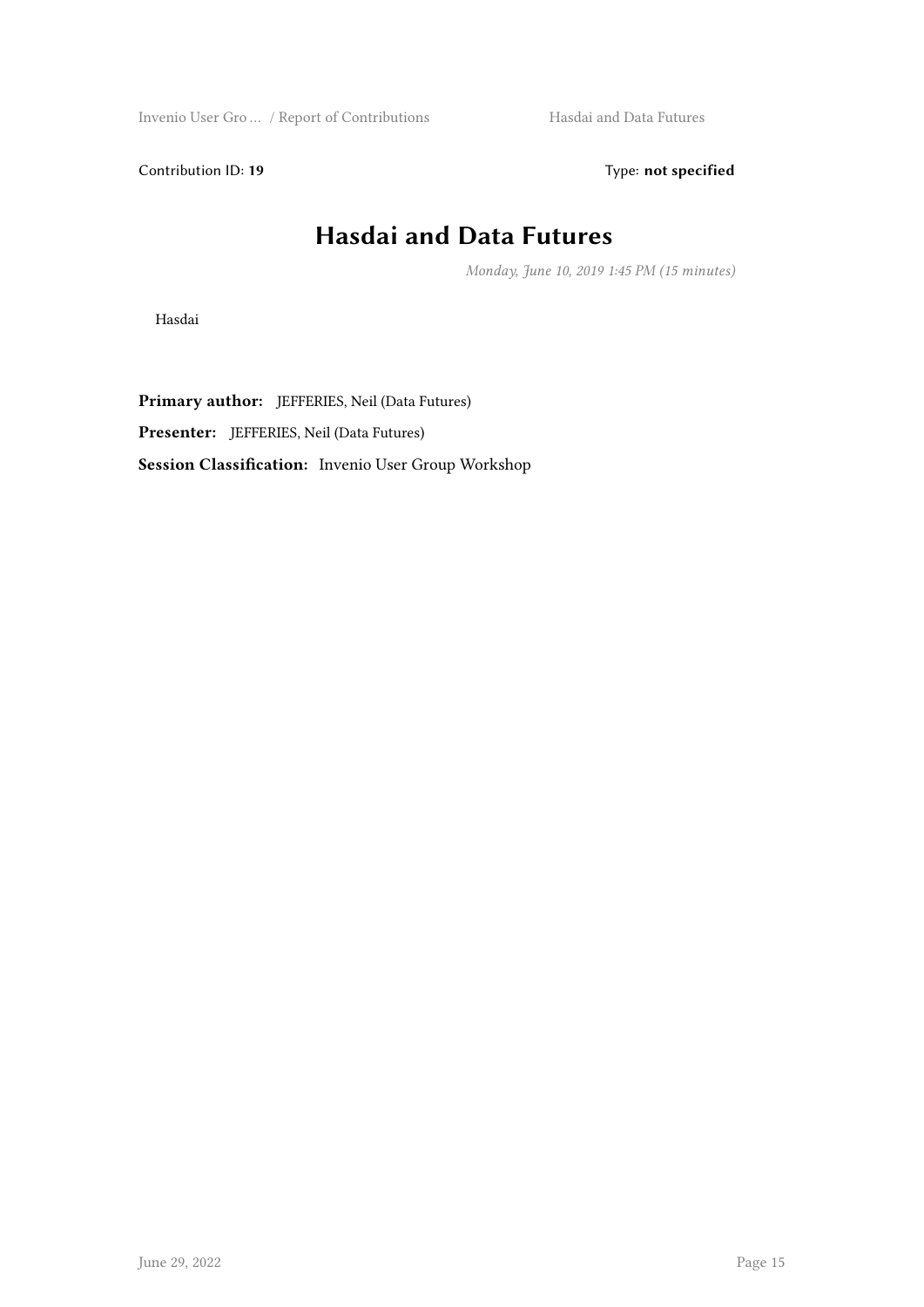Invenio User Gro … / Report of Contributions CERN Search - enterprise search o …

Contribution ID: 20 Type: **not specified** 

#### **CERN Search - enterprise search on Invenio**

*Monday, June 10, 2019 2:15 PM (15 minutes)*

An enterprise search as a service solution based on Invenio 3

**Primary author:** PANERO, Pablo (Universidad de Oviedo (ES)) **Presenter:** PANERO, Pablo (Universidad de Oviedo (ES)) **Session Classification:** Invenio User Group Workshop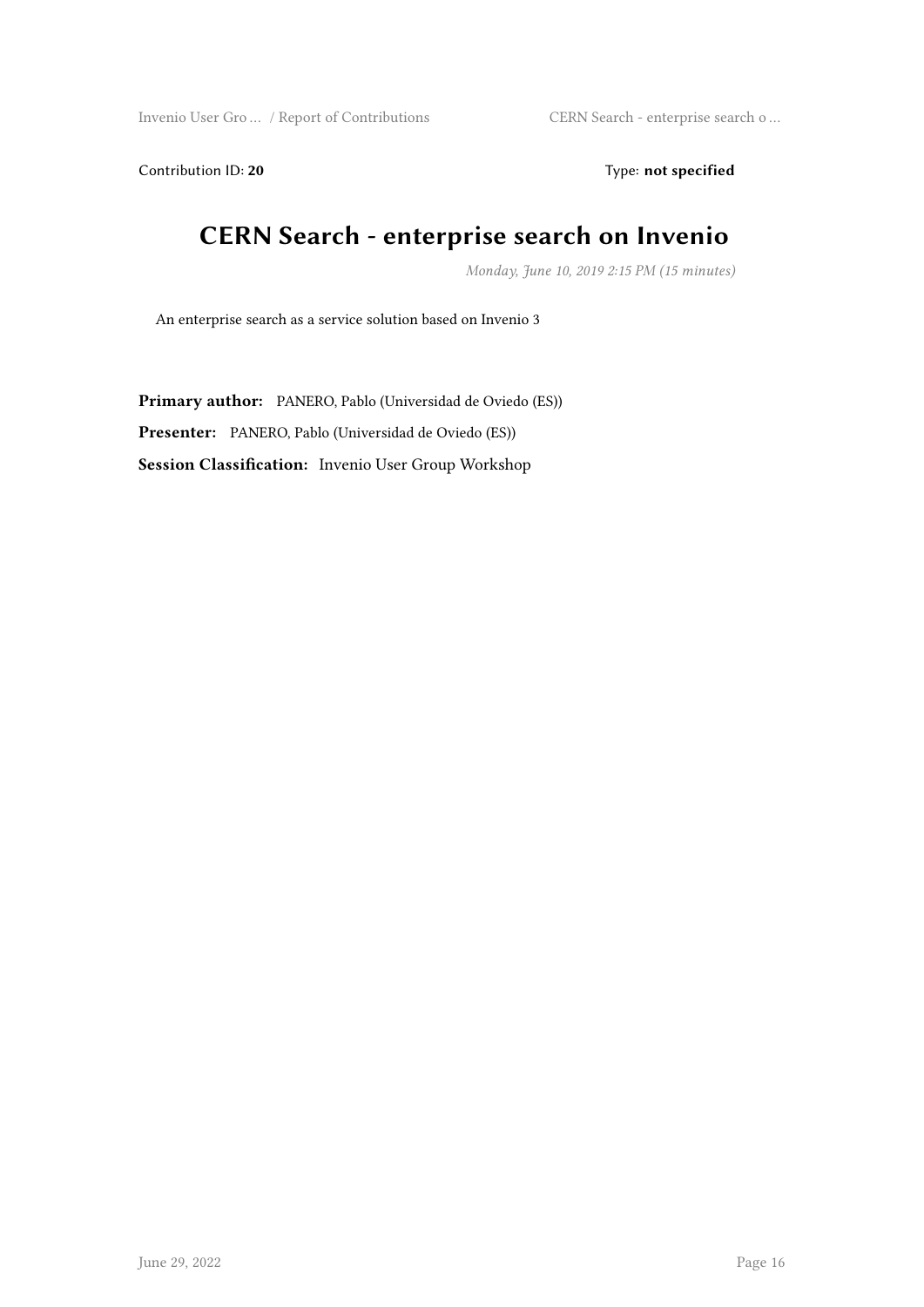Invenio User Gro … / Report of Contributions Invenio at CottageLabs

Contribution ID: 21 Type: **not specified** 

## **Invenio at CottageLabs**

*Monday, June 10, 2019 2:00 PM (15 minutes)*

Invenio at CottageLabs

**Primary author:** JONES, Richard (CottageLabs) **Presenter:** JONES, Richard (CottageLabs) **Session Classification:** Invenio User Group Workshop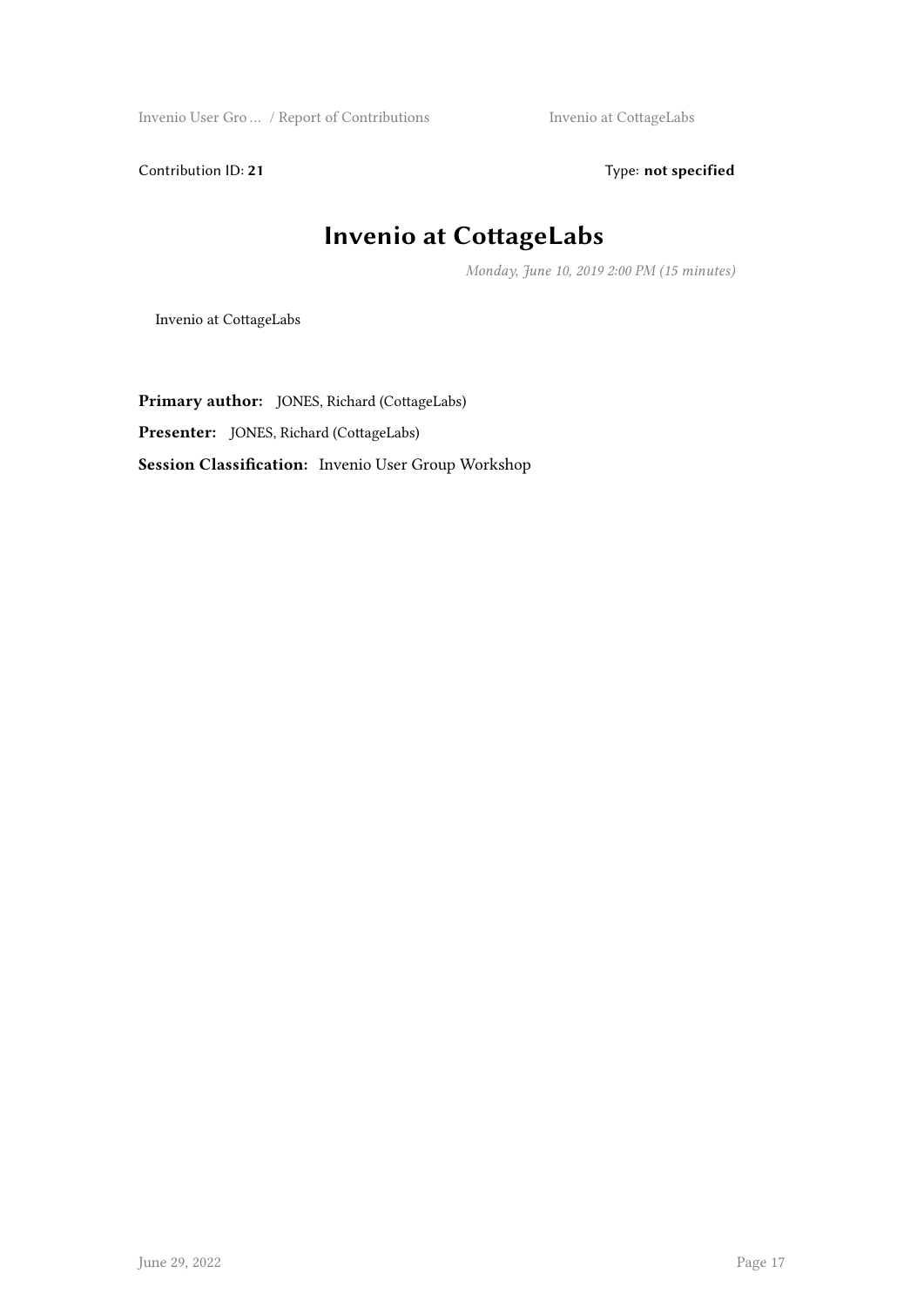Contribution ID: **22** Type: **not specified**

#### **InveniocRDM project**

*Monday, June 10, 2019 3:30 PM (15 minutes)*

CERN has partnered with 10 multidisciplinary institutions and companies to build a turn-key open source research data management platform called InvenioRDM, and grow a diverse community to sustain the platform.

The InvenioRDM project is funded by the CERN Knowledge Transfer Fund, as well as all the participating partners, including:

- Brookhaven National Laboratory (US)
- Caltech Library (US)
- Data Futures (UK)
- Helmholtz Zentrum Dresden-Rossendorf (DE)
- Northwestern University (US)
- OpenAIRE (GR)
- TIND (NO)
- Tubitak (TK)
- University of Hamburg (DE)
- University of Münster (DE)

The project has an ambitious one year schedule in which it will deliver:

- InvenioRDM A research data management platform based on Zenodo and Invenio v3 Framework.
- A community of public and private institutions to sustain InvenioRDM.
- Minimum two existing repositories migrated to InvenioRDM, with Zenodo being one of them.

The key to successfully achieving the ambitious schedule is that InvenioRDM will be based on Zenodo that have already been successfully validated over the past 5 years.

Our vision in the next five years, is to make InvenioRDM a world-leading extensible research data management platform used by research institutions all around the world and with businesses providing services, support and customizations on top of InvenioRDM.

**Primary author:** NIELSEN, Lars Holm (CERN)

**Presenter:** NIELSEN, Lars Holm (CERN)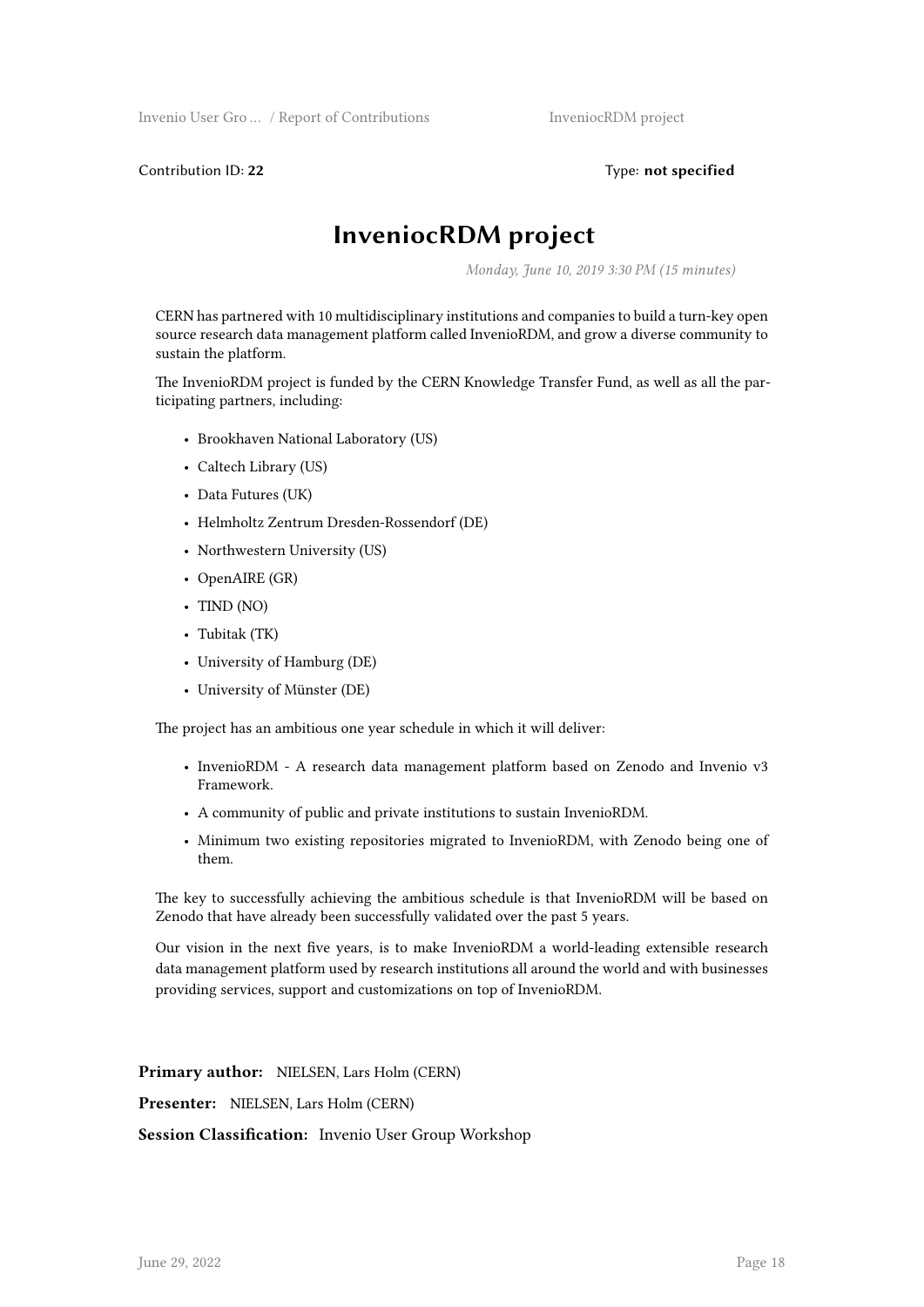Invenio User Gro … / Report of Contributions Invenio community building & en …

Contribution ID: 23 Type: **not specified** 

## **Invenio community building & engagement**

*Monday, June 10, 2019 3:45 PM (15 minutes)*

Join us for an open discussion on open source community building and how to empower your local engagement efforts.

**Primary author:** Dr HOLMES, Kristi (Northwestern University) **Presenter:** Dr HOLMES, Kristi (Northwestern University) **Session Classification:** Invenio User Group Workshop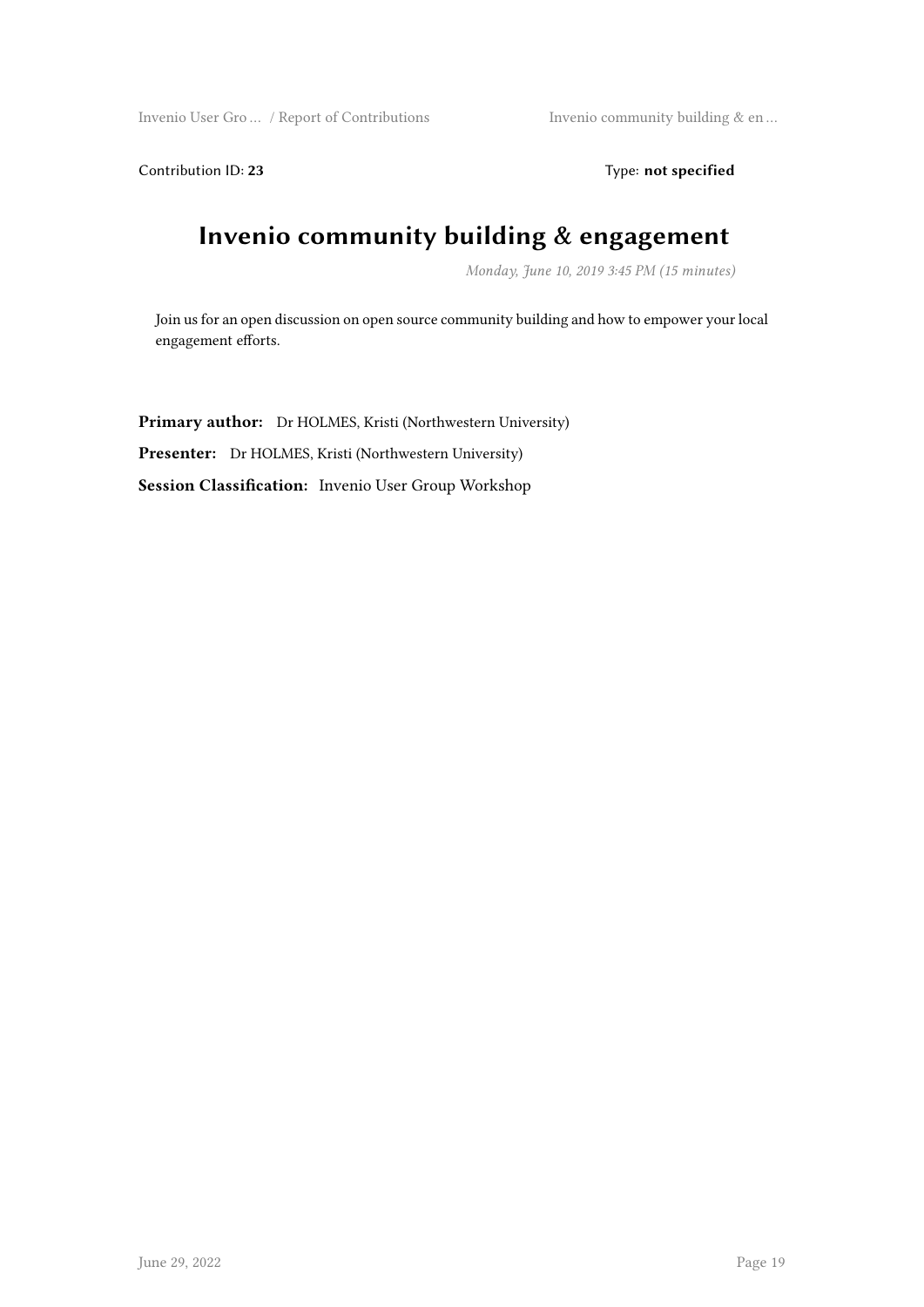Invenio User Gro ... / Report of Contributions Open Discussion

Contribution ID: 24 Type: **not specified** 

## **Open Discussion**

*Monday, June 10, 2019 4:00 PM (50 minutes)*

Open discussion about how to empower the Invenio community.

Primary authors: NIELSEN, Lars Holm (CERN); HOLMES, Kristi (Northwestern University)

**Presenters:** NIELSEN, Lars Holm (CERN); HOLMES, Kristi (Northwestern University) **Session Classification:** Invenio User Group Workshop